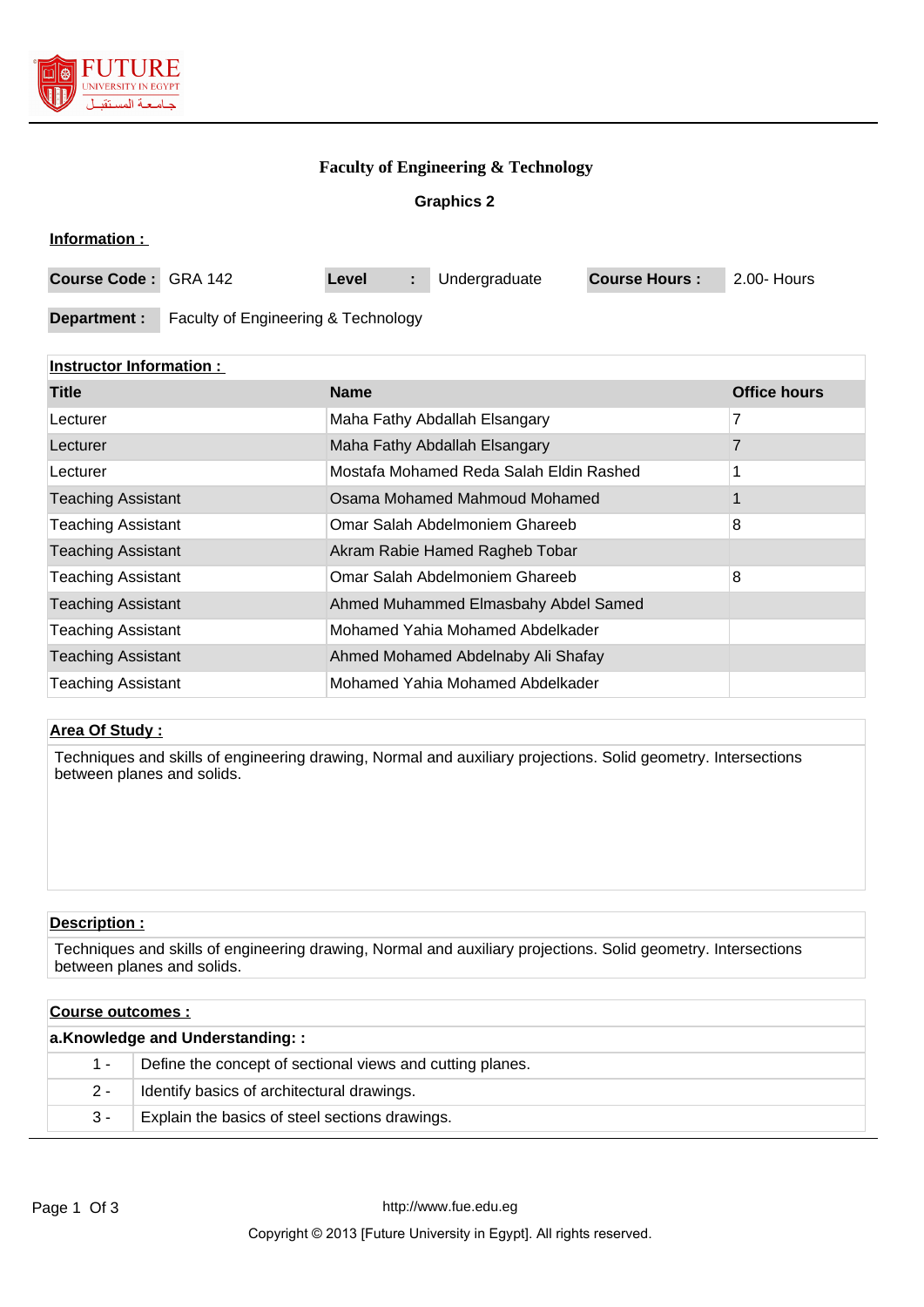

| b.Intellectual Skills::              |                                                                                              |  |  |  |  |
|--------------------------------------|----------------------------------------------------------------------------------------------|--|--|--|--|
| $1 -$                                | Apply engineering graphics techniques.                                                       |  |  |  |  |
| $2 -$                                | Apply imagination and creativity.                                                            |  |  |  |  |
|                                      | c. Professional and Practical Skills::                                                       |  |  |  |  |
| $1 -$                                | Construct orthographic projections and isometrics for solid models.                          |  |  |  |  |
| $2 -$                                | Apply the sectioning rules.                                                                  |  |  |  |  |
| $3 -$                                | Apply the basics of architectural drawing.                                                   |  |  |  |  |
| 4 -                                  | Create assembly drawings and steel sections.                                                 |  |  |  |  |
| d. General and Transferable Skills:: |                                                                                              |  |  |  |  |
| $1 -$                                | Work in stressful environment and within constraints through assignments and course project. |  |  |  |  |
| $2 -$                                | Effectively manage tasks, times and resources.                                               |  |  |  |  |

# **Course Topic And Contents :**

| <b>Topic</b>          | No. of hours Lecture |   | <b>Tutorial / Practical</b> |
|-----------------------|----------------------|---|-----------------------------|
| Missing view          | 12                   |   | 9                           |
| Sectioning            | 24                   | 6 | 18                          |
| Architectural drawing | 12                   | 3 | 9                           |
| Steel structure       | 12                   |   | 9                           |

# **Teaching And Learning Methodologies :**

| <b>Discussion</b><br>Problem-based Learning<br><b>Experiential Learning</b> | Interactive Lecture |
|-----------------------------------------------------------------------------|---------------------|
|                                                                             |                     |
|                                                                             |                     |
|                                                                             |                     |

| <b>Course Assessment:</b>    |                          |                |                    |  |
|------------------------------|--------------------------|----------------|--------------------|--|
| <b>Methods of assessment</b> | <b>Relative weight %</b> | <b>Week No</b> | <b>Assess What</b> |  |
| Assignment                   | 20.00                    |                |                    |  |
| <b>Final Exam</b>            | 40.00                    |                |                    |  |
| Mid-Exam I                   | 15.00                    |                |                    |  |
| Mid- Exam II                 | 15.00                    |                |                    |  |
| Participation                | 10.00                    |                |                    |  |

## **Course Notes :**